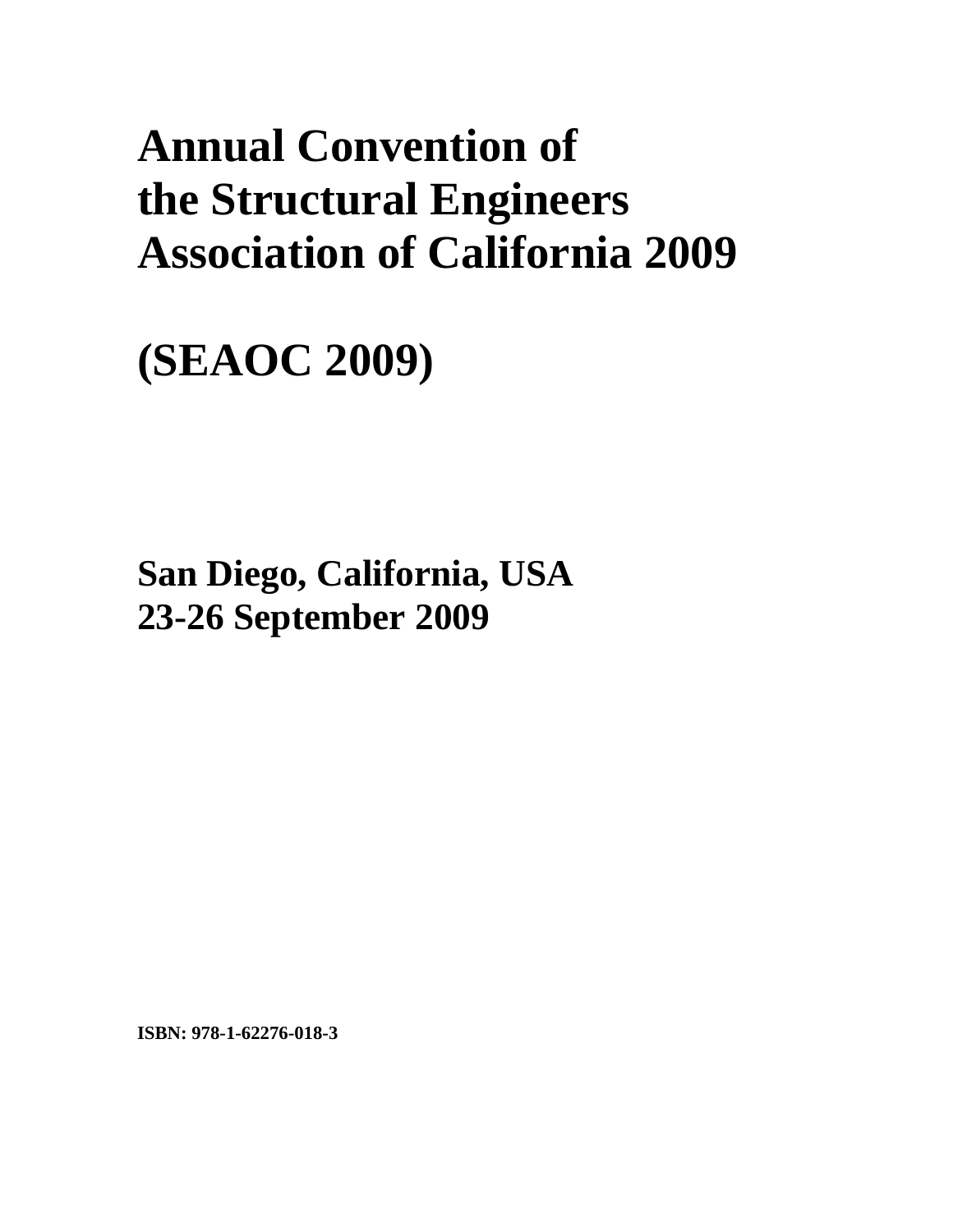**Printed from e-media with permission by:** 

Curran Associates, Inc. 57 Morehouse Lane Red Hook, NY 12571



**Some format issues inherent in the e-media version may also appear in this print version.** 

Copyright© (2009) by the Structural Engineers Association of California All rights reserved.

Printed by Curran Associates, Inc. (2012)

For permission requests, please contact the Structural Engineers Association of California at the address below.

Structural Engineers Association of California 555 Capitol Mall, Suite 755 Sacramento, California 95814

Phone: (916) 447-1198 Fax: (916) 442-0812

info@seaoc.org

#### **Additional copies of this publication are available from:**

Curran Associates, Inc. 57 Morehouse Lane Red Hook, NY 12571 USA Phone: 845-758-0400 Fax: 845-758-2634 Email: curran@proceedings.com Web: www.proceedings.com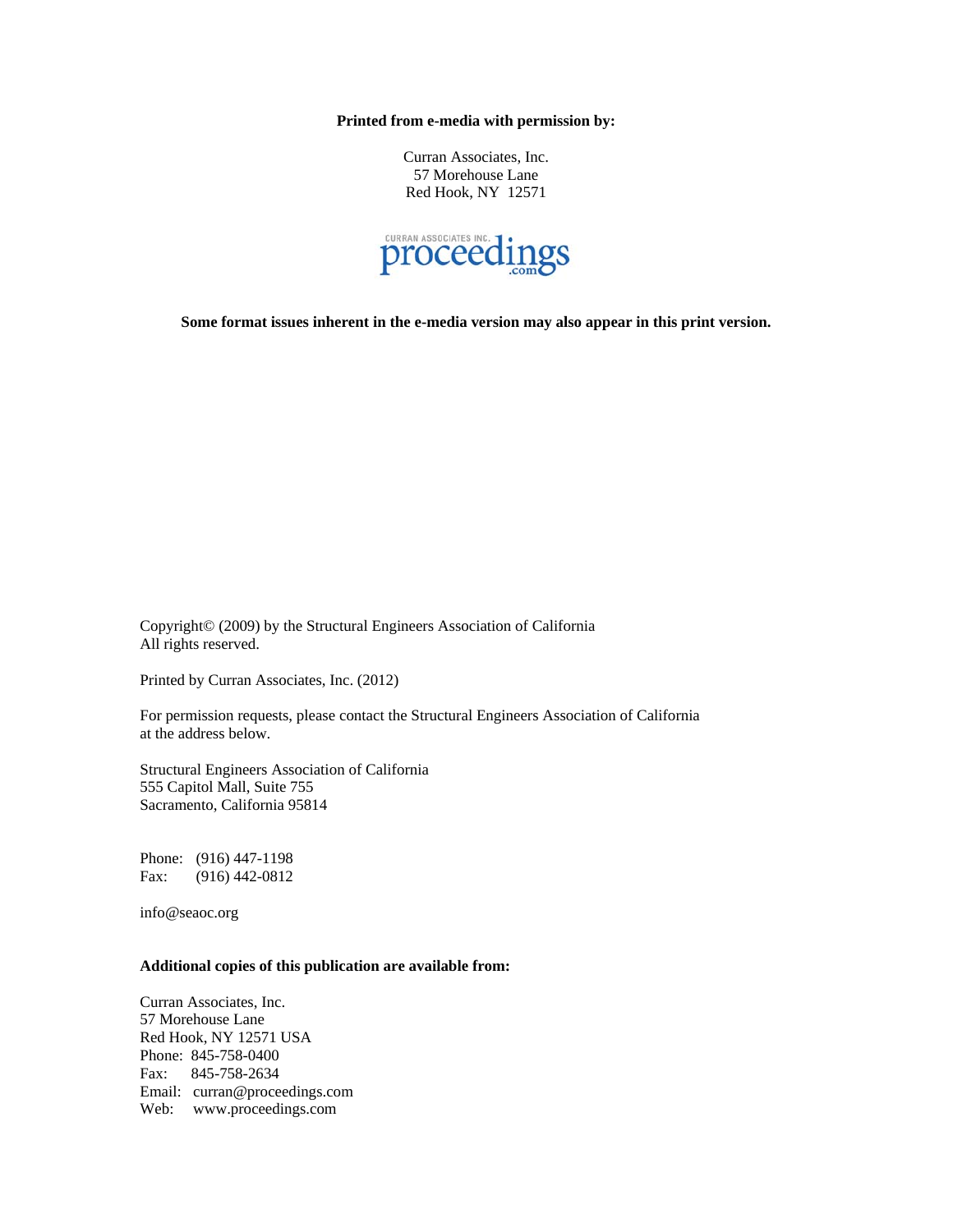

## *2009 SEAOC* **CONVENTION TECHNICAL PRESENTATIONS**

#### **PREFACE**

The following are unedited papers presented by the authors at the 2009 SEAOC Convention. These papers reflect the opinions, positions, and commentary of the authors and do not represent a consensus viewpoint of the Structural Engineers Association of California. The material presented in this publication should not be used or relied upon for any specific application without competent examination and verification of its accuracy, suitability, and applicability by qualified professionals. This document is not intended, nor should it establish or define a "standard of care" or a "standard of practice". Users of information from this publication assume all liability from such use.

- **Retrofit of the Los Angeles World Airport Building by Mass Dampers** H. Kit Miyamoto, Amir S.J. Gilani, Jaime Garza, Scott Markle, and Stephen A. Mahin **1**
- **Advance Performance Based Analysis for Seismic Retrofit of a Historic High Rise Building** Anindya Dutta, Ronald O. Hamburger, Ahmet Citipitioglu, and Stephen T. Bono **19**
- **Resilience Criteria for Seismic Evaluation of Existing Buildings:** A Proposal to Supplement ASCE 31 for Intermediate Performance Objectives David Bonowitz **35**
- **SEAOC's Earthquake Performance Evaluation Program:** An Update Fred Turner, Anthony Court, David McCormick, and Joseph Valancius **45**
- **Stanford University Peterson Hall Renovation:** A Case Study of Engineers' Pro-Active Participation in a Seismic Retrofit Project Raymond Pugliesi and Nick Alexander **63**
- **Investigation of the Seismic Response of Slender Planar Concrete Walls** Anna Birely, Joshua Pugh, Laura N. Lowes, Dawn E. Lehman, Daniel Kuchma, Chris Hart, and Ken Marley **69**
- **Shake Table Testing of a Seven-Story Mixed-Use Condominium at Japan's E-Defense** John W. van de Lindt, Steven E. Pryor, and Shiling Pei **81**
- **Higher-Mode Effects in Performance-Based Seismic Design of High-Rise Buildings** Gabriele Guerrini and Jose' Restrepo **91**
- **Performance Based Plastic Design (PBPD) Method for Earthquake-Resistant Structures:** An Overview Subhash C. Goel, Shih-Ho Chao, Wen-Cheng Liao, and Mohammad Reza Bayat **111**
- **Comparison of Seismic Demands for a Three-Story SCBF System Considering Fiber and Finite Element Models** Stephen Mahin, Chui-Hsin Chen, and Yuli Huang **125**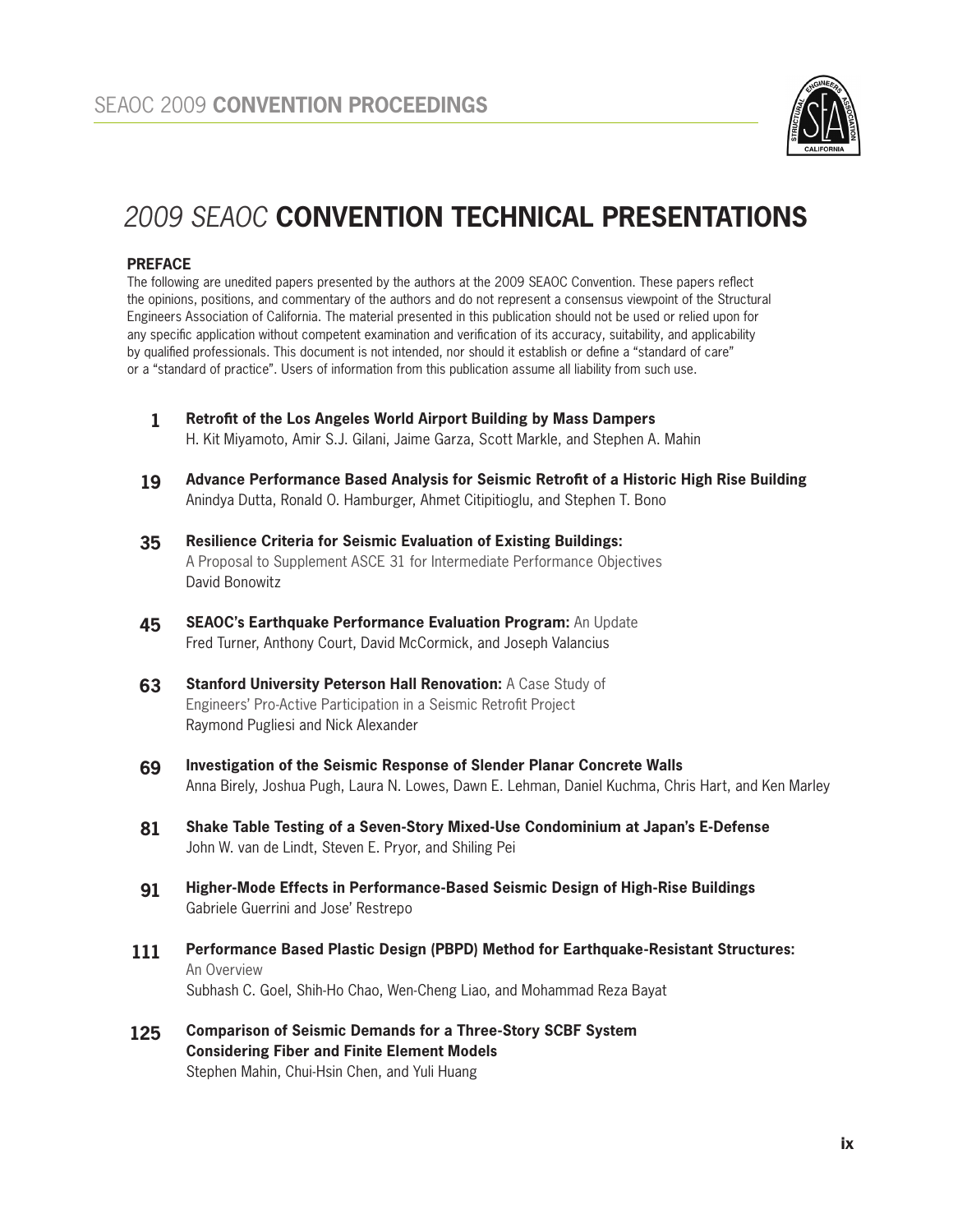

- **143 United States Courthouse:** Integration of Architecture, Seismic Design, Blast and Progressive Collapse Diana E. Nishi, Paul K. Kagoo, and Thomas A. Sabol
- **161 Optimization Tools for the Design of Structures**  Mark Sarkisian, Eric Long, Chung-Soo Doo, and David Shook
- **177 21st Century High Rise Structures in Dubai** Peyman Mohajer, Farhad H Shad, and S.K.Ghosh
- **195 Long-Span Bridges and the Art of American Bridge Engineering** Roumen V. Mladjov

**MGM City Center - A City Within a City: Peer Review Lessons Learned** Saiful Islam, Sampson Huang, Matthew Skokan, and Metin Oguzmert *This paper is not published*

- **213 SEAOC Blue Book:** Seismic Design Recommendations 1959 to 2008 John Diebold, Kevin Moore, and Gary Mochizuki
- **219 Report on Laboratory Testing of Anchor Bolts Connecting Wood Sill Plates to Concrete with Minimum Edge Distance** W. Andrew Fennell, Gary S. Mochizuki, Kevin S. Moore, Thomas D. Van Dorpe, Philip Line and Thomas A. Voss
- **225 Do Complex Codes Produce Safe Designs?** Brent Nuttall
- **235 The Quality Assurance Plan of AISC 341** SEAONC Construction Quality Assurance Committee
- **245 NEHRP Seismic Design Technical Brief No. 2 – Seismic Design of Steel Special Moment Frames:** A Guide for Practicing Engineers Scott M. Adan, Ronald O. Hamburger, Helmut Krawinkler, and James O. Malley
- **253 Viscous Dampers Used to Renovate Twin 17-Story State Buildings** Arthur E. Ross & Kenneth A. Luttrell
- **275 Reducing the Risks of Nonstructural Earthquake Damage:**  The Structural Engineer's Role and Responsibility Maryann Phipps, Cynthia Perry, and Ayse Hortacsu
- **285 The Structural Engineer's Responsibility to Provide Constructible and Inspectable Details** Ronald LaPlante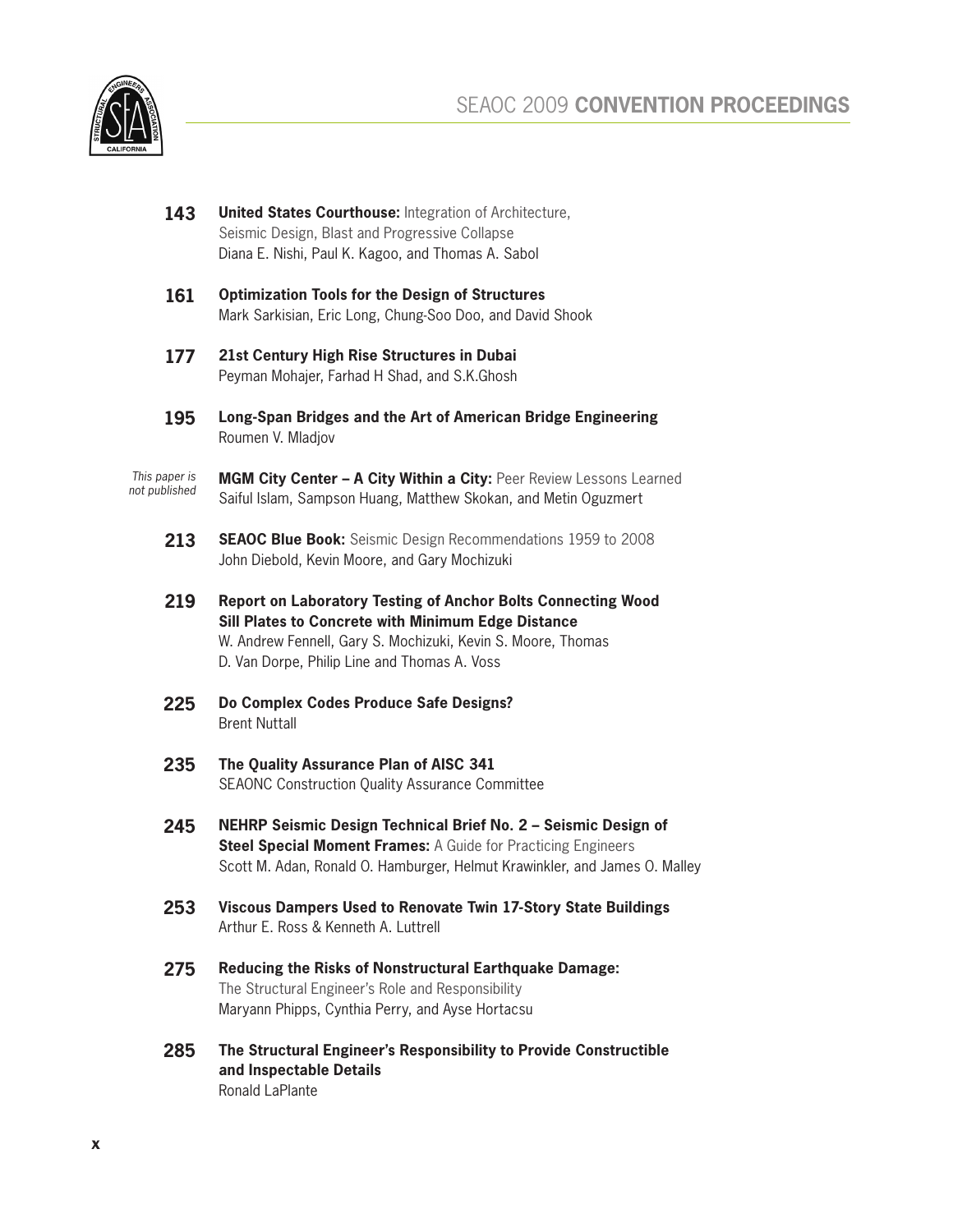

- **The Sustainable Practice of Reusing Buildings** David Cocke and Ben Hays **295**
- **Wood A Natural Choice for a Structural Sustainable Building Material** Michelle Kam-Biron and Lisa Podesto **303**
- **Engineering for Most of the World:** Tips on Working in Lesser Developed Countries Eric Lehmkuhl **329**
- **A New Method for Collector Design in Stiff Diaphragms** Benjamin Mohr and Stephen K. Harris **339**
- **Higher Mode Effects on the Seismic Response of Tall Cantilever Wall Buildings Subjected to Near Fault Ground Motions** Marios Panagiotou, Vladimir Calugaru, and Tea Visnjic **345**
- **"First in California" 55 Story Tower, Using Un-Stiffened Thin Steel Plates** Nabih Youssef, Ryan Wilkerson, Kurt Fischer and Daniel Tunick **359**
- **Performance-Based Design of Tall Buildings:** A Comparison of Recent Projects SEAONC Performance-Based Design of Tall Buildings Committee **379**
- **Sensitivity Analysis of a Modeling Scheme for Masonry-Infilled RC Frames** Andreas Stavridis and Benson Shing **393**
- **Performance-Based Seismic Design of a Large Seismically Isolated Structure:** Istanbul Sabiha Gökçen International Airport Terminal Building Atila Zekioglu, Huseyin Darama, and Baris Erkus **409**
- **Modal-Pushover-Based Ground Motion Scaling Procedure for Nonlinear Response History Analysis of Structures** Erol Kalkan and Anil K. Chopra **429**
- **A Direct Analysis Method for Drift-Sensitive Steel Moment Frames** John L. Harris III **443**